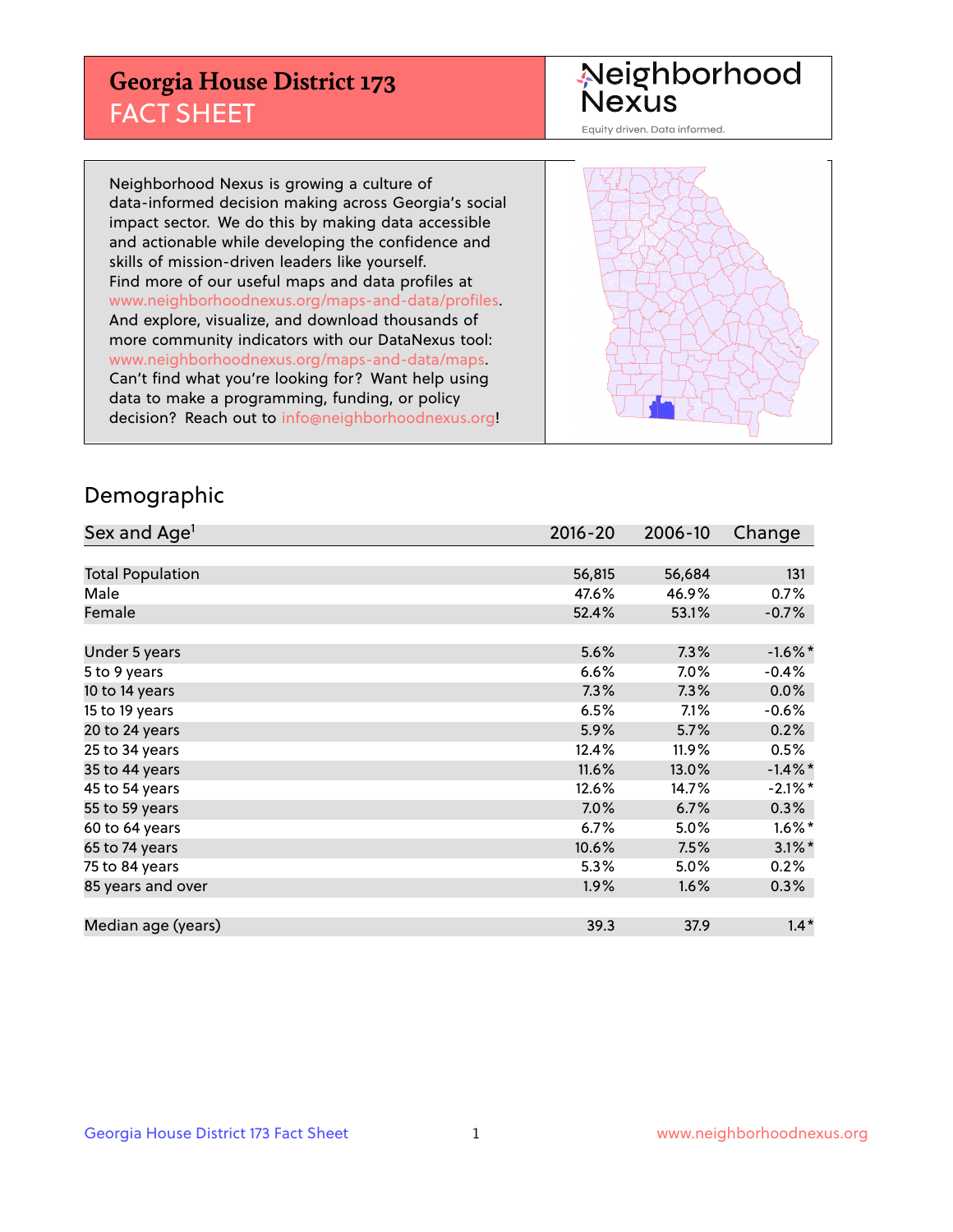## Demographic, continued...

| Race <sup>2</sup>                                            | $2016 - 20$ | 2006-10 | Change     |
|--------------------------------------------------------------|-------------|---------|------------|
| <b>Total population</b>                                      | 56,815      | 56,684  | 131        |
| One race                                                     | 96.9%       | 99.2%   | $-2.2%$    |
| White                                                        | 58.2%       | 57.5%   | 0.7%       |
| <b>Black or African American</b>                             | 37.2%       | 37.3%   | $-0.1%$    |
| American Indian and Alaska Native                            | 0.2%        | 0.1%    | 0.2%       |
| Asian                                                        | 0.4%        | 0.6%    | $-0.2%$    |
| Native Hawaiian and Other Pacific Islander                   | 0.1%        | 0.1%    | $-0.0%$    |
| Some other race                                              | 0.8%        | 3.6%    | $-2.7\%$ * |
| Two or more races                                            | 3.1%        | 0.8%    | $2.2\%$ *  |
| Race alone or in combination with other race(s) <sup>3</sup> | $2016 - 20$ | 2006-10 | Change     |
|                                                              |             |         |            |
| <b>Total population</b>                                      | 56,815      | 56,684  | 131        |
| White                                                        | 61.1%       | 58.2%   | $2.9\%$ *  |
| <b>Black or African American</b>                             | 39.5%       | 37.8%   | 1.7%       |
| American Indian and Alaska Native                            | 1.2%        | 0.6%    | 0.6%       |
| Asian                                                        | 0.7%        | 0.6%    | 0.1%       |
| Native Hawaiian and Other Pacific Islander                   | 0.3%        | 0.1%    | 0.2%       |
| Some other race                                              | 1.1%        | 3.6%    | $-2.5%$    |
| Hispanic or Latino and Race <sup>4</sup>                     | $2016 - 20$ | 2006-10 | Change     |
| <b>Total population</b>                                      | 56,815      | 56,684  | 131        |
| Hispanic or Latino (of any race)                             | 7.0%        | 5.4%    | 1.6%       |
| Not Hispanic or Latino                                       | 93.0%       | 94.6%   | $-1.6%$ *  |
| White alone                                                  | 54.2%       | 55.9%   | $-1.7%$    |
| <b>Black or African American alone</b>                       | 37.0%       | 37.2%   | $-0.2%$    |
|                                                              |             |         |            |
| American Indian and Alaska Native alone                      | 0.2%        | 0.0%    | 0.2%       |
| Asian alone                                                  | 0.4%        | 0.6%    | $-0.2%$    |
| Native Hawaiian and Other Pacific Islander alone             | 0.0%        | 0.0%    | 0.0%       |
| Some other race alone                                        | 0.0%        | 0.0%    | $-0.0%$    |
| Two or more races                                            | 1.1%        | 0.8%    | 0.3%       |
| U.S. Citizenship Status <sup>5</sup>                         | $2016 - 20$ | 2006-10 | Change     |
| Foreign-born population                                      | 2,253       | 2,037   | 216        |
| Naturalized U.S. citizen                                     | 17.5%       | 16.1%   | 1.4%       |
| Not a U.S. citizen                                           | 82.5%       | 83.9%   | $-1.4%$    |
|                                                              |             |         |            |
| Citizen, Voting Age Population <sup>6</sup>                  | $2016 - 20$ | 2006-10 | Change     |
| Citizen, 18 and over population                              | 41,414      | 40,255  | 1,159      |
| Male                                                         | 45.5%       | 45.2%   | 0.3%       |
| Female                                                       | 54.5%       | 54.8%   | $-0.3%$    |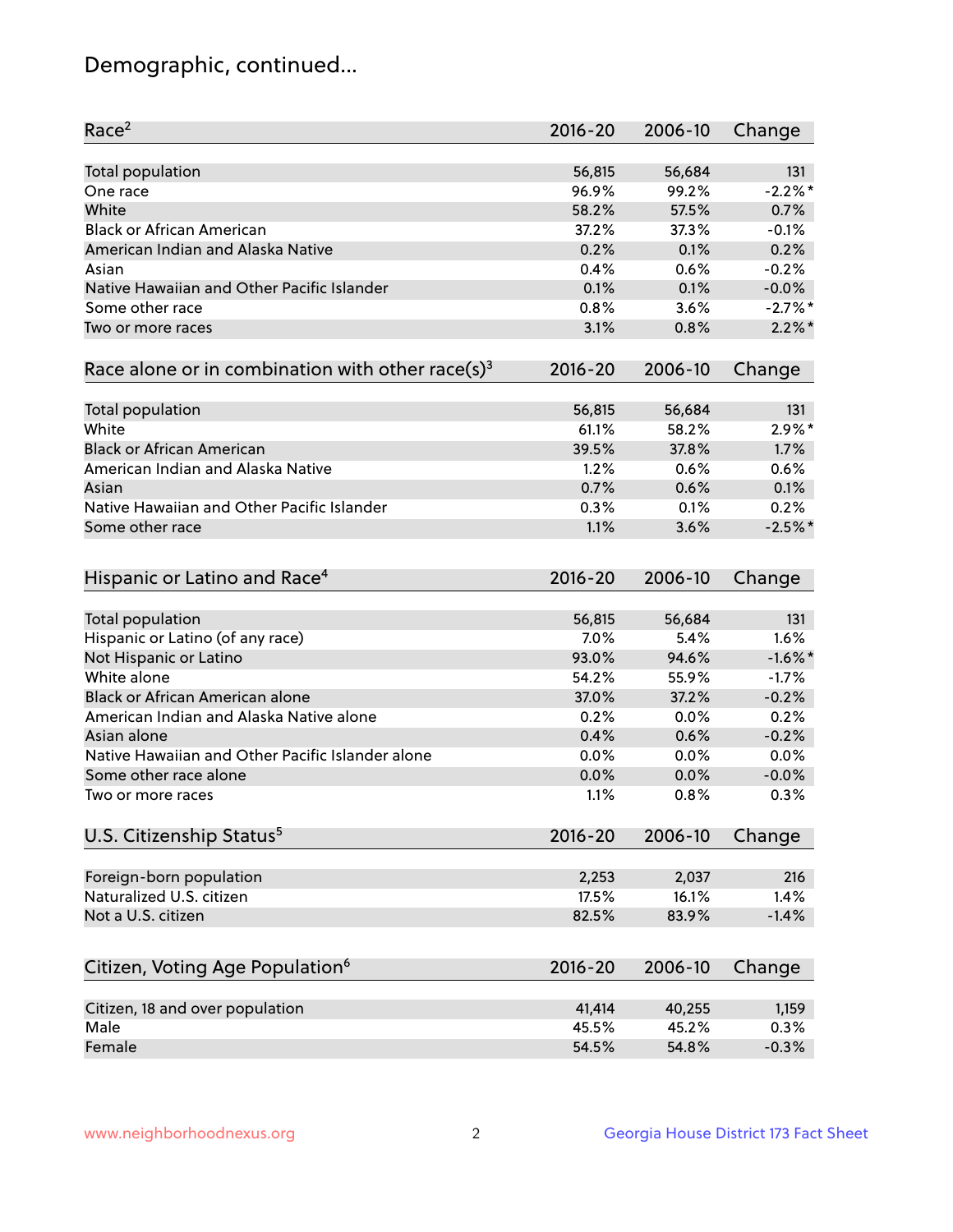#### Economic

| Income <sup>7</sup>                                 | $2016 - 20$ | 2006-10 | Change          |
|-----------------------------------------------------|-------------|---------|-----------------|
|                                                     |             |         |                 |
| All households                                      | 22,165      | 22,155  | 10 <sup>°</sup> |
| Less than \$10,000                                  | 8.6%        | 15.7%   | $-7.1\%$ *      |
| \$10,000 to \$14,999                                | 6.5%        | 7.9%    | $-1.4%$         |
| \$15,000 to \$24,999                                | 11.3%       | 15.1%   | $-3.8\%$ *      |
| \$25,000 to \$34,999                                | 13.5%       | 11.9%   | 1.6%            |
| \$35,000 to \$49,999                                | 12.3%       | 13.8%   | $-1.5%$         |
| \$50,000 to \$74,999                                | 16.5%       | 15.4%   | 1.1%            |
| \$75,000 to \$99,999                                | 10.8%       | 9.1%    | 1.7%            |
| \$100,000 to \$149,999                              | 12.5%       | 7.3%    | $5.2%$ *        |
| \$150,000 to \$199,999                              | 4.6%        | 1.5%    | $3.1\%$ *       |
| \$200,000 or more                                   | 3.4%        | 2.4%    | 1.1%            |
| Median household income (dollars)                   | 46,913      | 34,444  | 12,470*         |
| Mean household income (dollars)                     | 66,790      | 51,669  | $15,121*$       |
| With earnings                                       | 73.8%       | 67.2%   | $6.6\%$ *       |
| Mean earnings (dollars)                             | 68,852      | 56,701  | 12,151*         |
| <b>With Social Security</b>                         | 35.8%       | 33.8%   | 2.0%            |
| Mean Social Security income (dollars)               | 18,479      | 14,027  | 4,452*          |
| With retirement income                              | 20.3%       | 15.8%   | 4.4%*           |
| Mean retirement income (dollars)                    | 23,475      | 20,282  | 3,193           |
| With Supplemental Security Income                   | 7.9%        | 6.9%    | 0.9%            |
| Mean Supplemental Security Income (dollars)         | 9,138       | 7,875   | $1,262*$        |
| With cash public assistance income                  | 1.1%        | 4.0%    | $-3.0\%$ *      |
| Mean cash public assistance income (dollars)        | 91          | 2,604   | $-2,513*$       |
| With Food Stamp/SNAP benefits in the past 12 months | 20.7%       | 15.4%   | $5.3\%$ *       |
|                                                     |             |         |                 |
| Families                                            | 15,313      | 14,764  | 548             |
| Less than \$10,000                                  | 6.0%        | 10.5%   | $-4.5%$ *       |
| \$10,000 to \$14,999                                | 3.5%        | 4.6%    | $-1.1%$         |
| \$15,000 to \$24,999                                | 9.4%        | 12.2%   | $-2.8%$         |
| \$25,000 to \$34,999                                | 11.4%       | 12.6%   | $-1.2%$         |
| \$35,000 to \$49,999                                | 9.7%        | 15.7%   | $-6.0\%$ *      |
| \$50,000 to \$74,999                                | 20.6%       | 17.8%   | 2.8%            |
| \$75,000 to \$99,999                                | 12.8%       | 11.6%   | 1.2%            |
| \$100,000 to \$149,999                              | 16.6%       | 9.8%    | $6.8\%$ *       |
| \$150,000 to \$199,999                              | 5.3%        | 2.0%    | $3.3\%$ *       |
| \$200,000 or more                                   | 4.7%        | 3.2%    | 1.5%            |
| Median family income (dollars)                      | 59,570      | 44,046  | 15,524*         |
| Mean family income (dollars)                        | 79,233      | 61,082  | 18,151*         |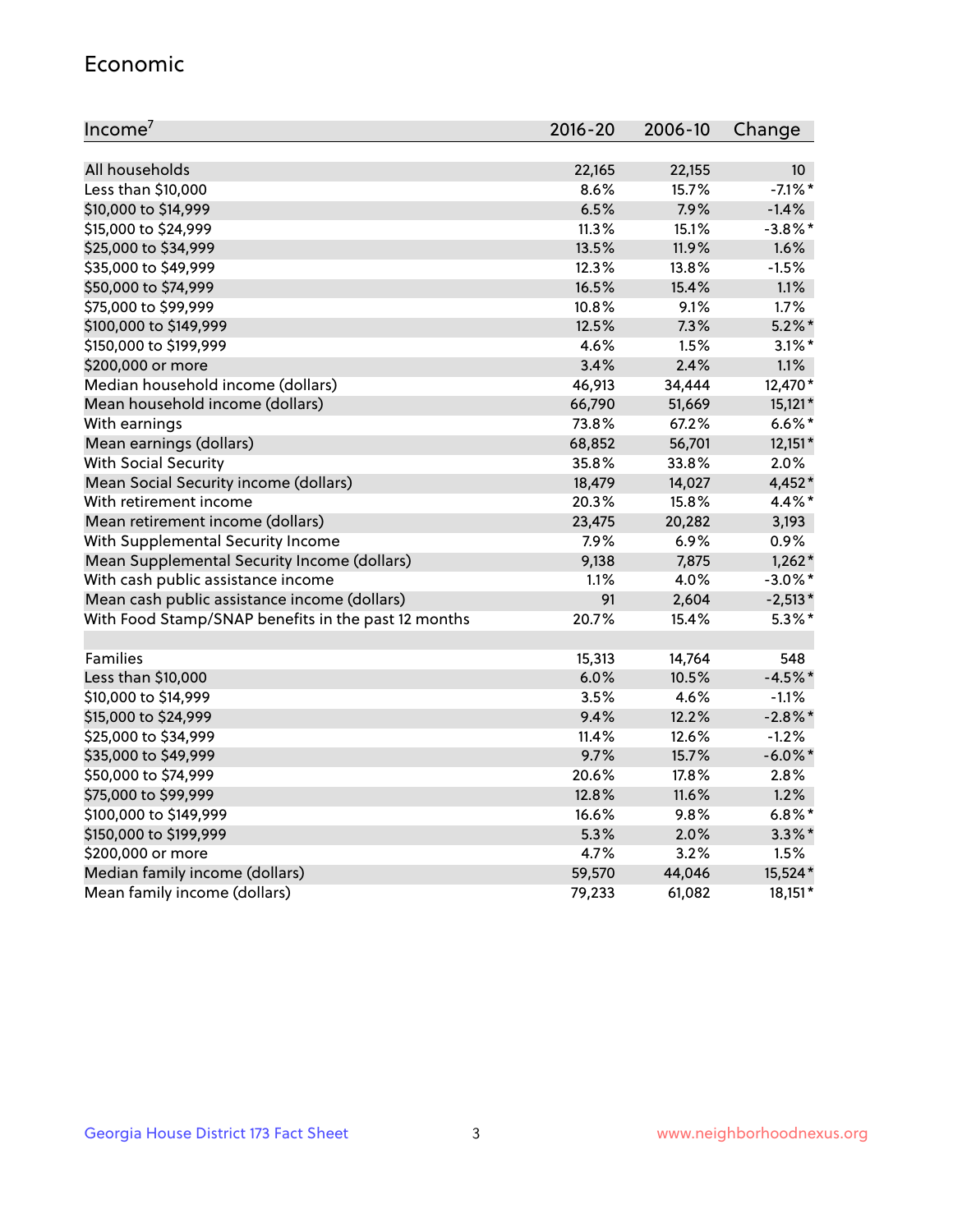## Economic, continued...

| Income, continued <sup>8</sup>                           | $2016 - 20$ | 2006-10 | Change      |
|----------------------------------------------------------|-------------|---------|-------------|
|                                                          |             |         |             |
| Nonfamily households                                     | 6,852       | 7,391   | $-538$      |
| Median nonfamily income (dollars)                        | 26,610      | 18,235  | 8,375*      |
| Mean nonfamily income (dollars)                          | 33,417      | 30,484  | 2,933       |
|                                                          |             |         |             |
| Median earnings for workers (dollars)                    | 32,093      | 25,803  | $6,290*$    |
| Median earnings for male full-time, year-round workers   | 44,429      | 36,928  | 7,501*      |
| (dollars)                                                |             |         |             |
| Median earnings for female full-time, year-round workers | 38,732      | 28,101  | 10,631*     |
| (dollars)                                                |             |         |             |
|                                                          |             |         |             |
| Per capita income (dollars)                              | 26,903      | 20,514  | $6,390*$    |
|                                                          |             |         |             |
| Families and People Below Poverty Level <sup>9</sup>     | $2016 - 20$ | 2006-10 | Change      |
|                                                          |             |         |             |
| All families                                             | 14.2%       | 18.7%   | $-4.6\%$ *  |
| With related children under 18 years                     | 21.9%       | 30.0%   | $-8.1\%$ *  |
| With related children under 5 years only                 | 32.7%       | 31.2%   | 1.5%        |
| Married couple families                                  | 6.1%        | 7.6%    | $-1.5%$     |
| With related children under 18 years                     | 8.0%        | 12.2%   | $-4.2%$     |
| With related children under 5 years only                 | 14.0%       | 18.3%   | $-4.4%$     |
| Families with female householder, no husband present     | 33.0%       | 42.6%   | $-9.6\%$ *  |
| With related children under 18 years                     | 40.6%       | 51.6%   | $-11.0\%$ * |
| With related children under 5 years only                 | 59.9%       | 45.7%   | 14.2%       |
|                                                          |             |         |             |
| All people                                               | 18.4%       | 24.2%   | $-5.8\%$ *  |
| Under 18 years                                           | 24.6%       | 35.1%   | $-10.5%$ *  |
| Related children under 18 years                          | 24.3%       | 34.4%   | $-10.1\%$ * |
| Related children under 5 years                           | 28.6%       | 39.9%   | $-11.3%$    |
| Related children 5 to 17 years                           | 22.9%       | 32.3%   | $-9.3%$     |
| 18 years and over                                        | 16.4%       | 20.3%   | $-3.9\%$ *  |
| 18 to 64 years                                           | 18.1%       | 21.6%   | $-3.6\%$ *  |
| 65 years and over                                        | 10.9%       | 14.9%   | $-4.0\%$    |
| People in families                                       | 15.4%       | 21.7%   | $-6.3\%$ *  |
| Unrelated individuals 15 years and over                  | 32.8%       | 36.0%   | $-3.2%$     |
|                                                          |             |         |             |
| Non-Hispanic white people                                | 11.9%       | 11.4%   | 0.5%        |
| Black or African-American people                         | 25.1%       | 41.8%   | $-16.7\%$ * |
| Asian people                                             | 18.2%       | 3.7%    | 14.5%       |
| Hispanic or Latino people                                | 31.1%       | 36.8%   | $-5.7%$     |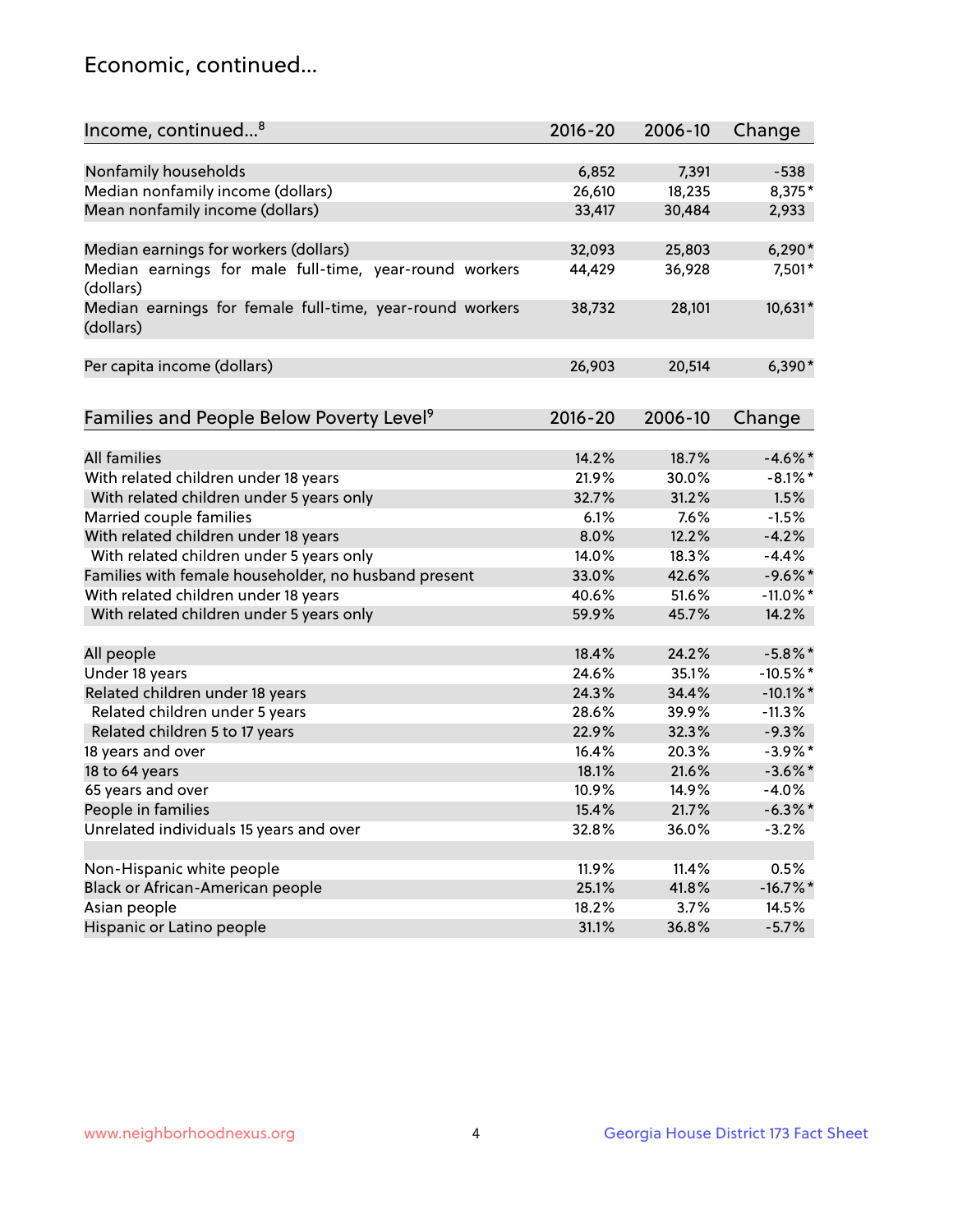## Employment

| Employment Status <sup>10</sup>                                             | $2016 - 20$ | 2006-10 | Change     |
|-----------------------------------------------------------------------------|-------------|---------|------------|
|                                                                             |             |         |            |
| Population 16 years and over                                                | 44,676      | 43,759  | 918        |
| In labor force                                                              | 60.0%       | 54.9%   | $5.1\%$ *  |
| Civilian labor force                                                        | 59.8%       | 54.8%   | $5.0\%$ *  |
| Employed                                                                    | 56.8%       | 48.9%   | $7.8\%$ *  |
| Unemployed                                                                  | 3.0%        | 5.9%    | $-2.9%$    |
| <b>Armed Forces</b>                                                         | 0.2%        | 0.1%    | 0.1%       |
| Not in labor force                                                          | 40.0%       | 45.1%   | $-5.1\%$ * |
| Civilian labor force                                                        | 26,711      | 23,989  | $2,722*$   |
|                                                                             | 5.1%        | 10.7%   | $-5.7%$    |
| <b>Unemployment Rate</b>                                                    |             |         |            |
| Females 16 years and over                                                   | 24,038      | 23,669  | 369        |
| In labor force                                                              | 56.0%       | 49.8%   | $6.2\%$ *  |
| Civilian labor force                                                        | 55.9%       | 49.8%   | $6.1\%$ *  |
| Employed                                                                    | 52.6%       | 43.8%   | $8.8\%$ *  |
|                                                                             |             |         |            |
| Own children of the householder under 6 years                               | 3,371       | 4,596   | $-1,224*$  |
| All parents in family in labor force                                        | 77.7%       | 57.2%   | 20.5%*     |
| Own children of the householder 6 to 17 years                               | 9,116       | 9,184   | $-68$      |
| All parents in family in labor force                                        | 75.5%       | 69.2%   | 6.3%       |
|                                                                             |             |         |            |
| Industry <sup>11</sup>                                                      | 2016-20     | 2006-10 | Change     |
|                                                                             |             |         |            |
| Civilian employed population 16 years and over                              | 25,362      | 21,415  | $3,947*$   |
| Agriculture, forestry, fishing and hunting, and mining                      | 5.6%        | 4.8%    | 0.8%       |
| Construction                                                                | 6.5%        | 7.6%    | $-1.1%$    |
| Manufacturing                                                               | 9.0%        | 11.5%   | $-2.5%$ *  |
| Wholesale trade                                                             | 2.9%        | 3.9%    | $-1.0%$    |
| Retail trade                                                                | 10.8%       | 14.5%   | $-3.7\%$ * |
| Transportation and warehousing, and utilities                               | 4.5%        | 4.5%    | 0.1%       |
| Information                                                                 | 1.0%        | 1.5%    | $-0.5%$    |
| Finance and insurance, and real estate and rental and leasing               | 3.3%        | 4.9%    | $-1.6%$    |
| Professional, scientific, and management, and administrative                | 8.7%        | 6.2%    | $2.5%$ *   |
| and waste management services                                               |             |         |            |
| Educational services, and health care and social assistance                 | 28.8%       | 25.3%   | $3.4\%$ *  |
| Arts, entertainment, and recreation, and accommodation and<br>food services | 8.3%        | 5.7%    | $2.5\%$ *  |
| Other services, except public administration                                | 4.8%        | 3.8%    | 1.0%       |
| Public administration                                                       | 5.8%        | 5.9%    | $-0.0%$    |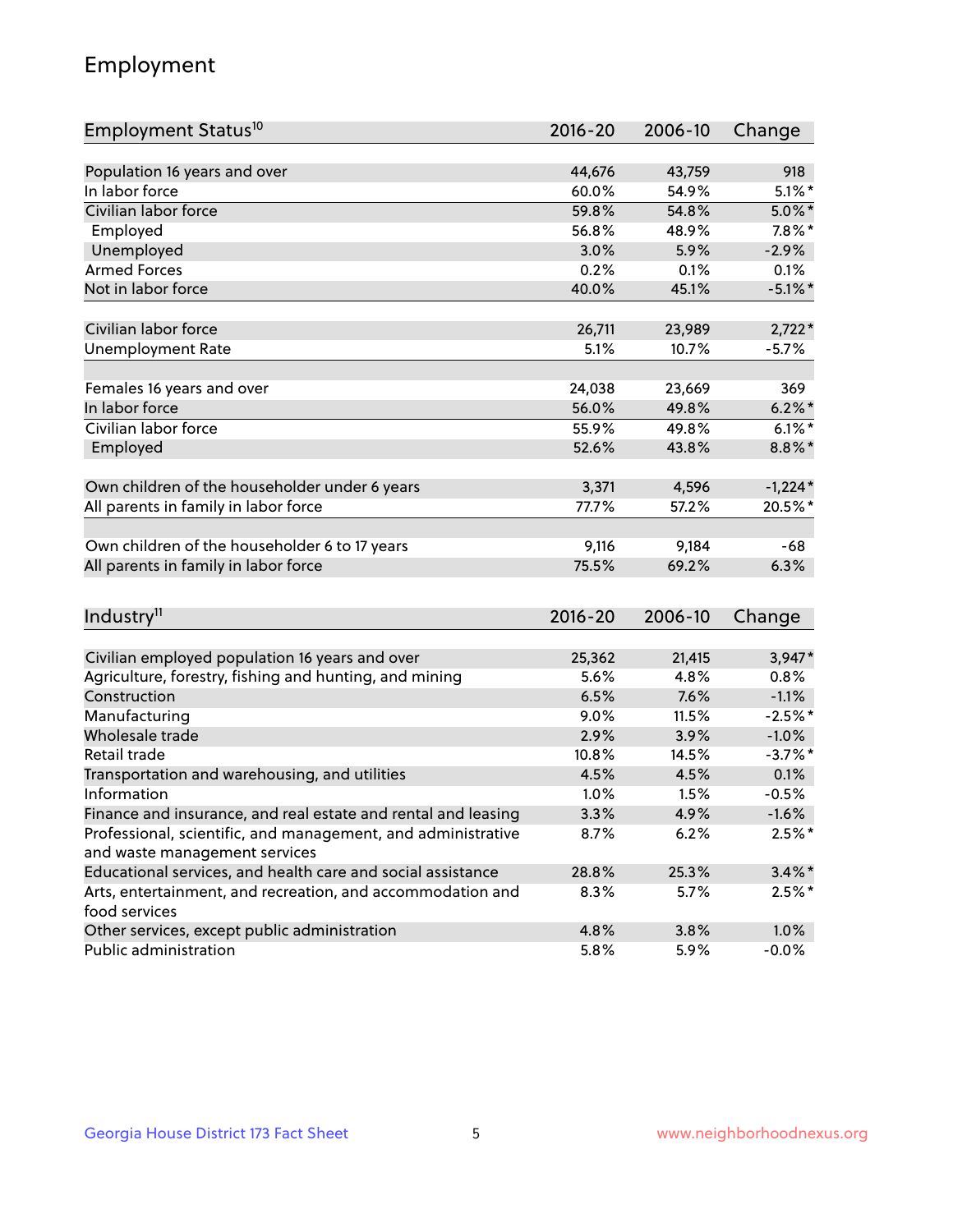## Employment, continued...

| Occupation <sup>12</sup>                                                    | $2016 - 20$ | 2006-10 | Change    |
|-----------------------------------------------------------------------------|-------------|---------|-----------|
| Civilian employed population 16 years and over                              | 25,362      | 21,415  | $3,947*$  |
| Management, business, science, and arts occupations                         | 35.3%       | 32.2%   | $3.1\%$ * |
| Service occupations                                                         | 18.0%       | 15.8%   | 2.2%      |
| Sales and office occupations                                                | 18.6%       | 26.1%   | $-7.5%$ * |
|                                                                             |             |         | 0.3%      |
| Natural<br>and<br>maintenance<br>resources,<br>construction,<br>occupations | 12.3%       | 12.0%   |           |
| Production, transportation, and material moving occupations                 | 15.8%       | 14.0%   | 1.8%      |
| Class of Worker <sup>13</sup>                                               | $2016 - 20$ | 2006-10 | Change    |
|                                                                             |             |         |           |
| Civilian employed population 16 years and over                              | 25,362      | 21,415  | $3,947*$  |
| Private wage and salary workers                                             | 76.2%       | 72.8%   | 3.4%      |
| Government workers                                                          | 17.4%       | 19.7%   | $-2.4%$   |
| Self-employed in own not incorporated business workers                      | 6.2%        | 7.1%    | $-0.9%$   |
| Unpaid family workers                                                       | 0.3%        | 0.4%    | $-0.1%$   |
| Job Flows <sup>14</sup>                                                     | 2019        | 2010    | Change    |
|                                                                             |             |         |           |
| Total Jobs in district                                                      | 25,999      | 25,409  | 590       |
| Held by residents of district                                               | 52.2%       | 54.8%   | $-2.7%$   |
| Held by non-residents of district                                           | 47.8%       | 45.2%   | 2.7%      |
| Jobs by Industry Sector <sup>15</sup>                                       | 2019        | 2010    | Change    |
|                                                                             |             |         |           |
| Total Jobs in district                                                      | 25,999      | 25,409  | 590       |
| Goods Producing sectors                                                     | 20.1%       | 19.1%   | 1.0%      |
| Trade, Transportation, and Utilities sectors                                | 16.6%       | 15.5%   | 1.1%      |
| All Other Services sectors                                                  | 63.2%       | 65.3%   | $-2.1%$   |
| Total Jobs in district held by district residents                           | 13,564      | 13,931  | $-367$    |
| <b>Goods Producing sectors</b>                                              | 21.3%       | 20.8%   | 0.5%      |
| Trade, Transportation, and Utilities sectors                                | 13.3%       | 12.3%   | 1.0%      |
| All Other Services sectors                                                  | 65.4%       | 66.9%   | $-1.5%$   |
|                                                                             |             |         |           |
| Jobs by Earnings <sup>16</sup>                                              | 2019        | 2010    | Change    |
|                                                                             |             |         |           |
| Total Jobs in district                                                      | 25,999      | 25,409  | 590       |
| Jobs with earnings \$1250/month or less                                     | 25.5%       | 27.9%   | $-2.4%$   |
| Jobs with earnings \$1251/month to \$3333/month                             | 40.3%       | 47.6%   | $-7.2%$   |
| Jobs with earnings greater than \$3333/month                                | 34.2%       | 24.5%   | 9.6%      |
| Total Jobs in district held by district residents                           | 13,564      | 13,931  | $-367$    |
| Jobs with earnings \$1250/month or less                                     | 24.4%       | 26.6%   | $-2.2%$   |
| Jobs with earnings \$1251/month to \$3333/month                             | 41.0%       | 48.6%   | $-7.6%$   |
| Jobs with earnings greater than \$3333/month                                | 34.6%       | 24.8%   | 9.8%      |
|                                                                             |             |         |           |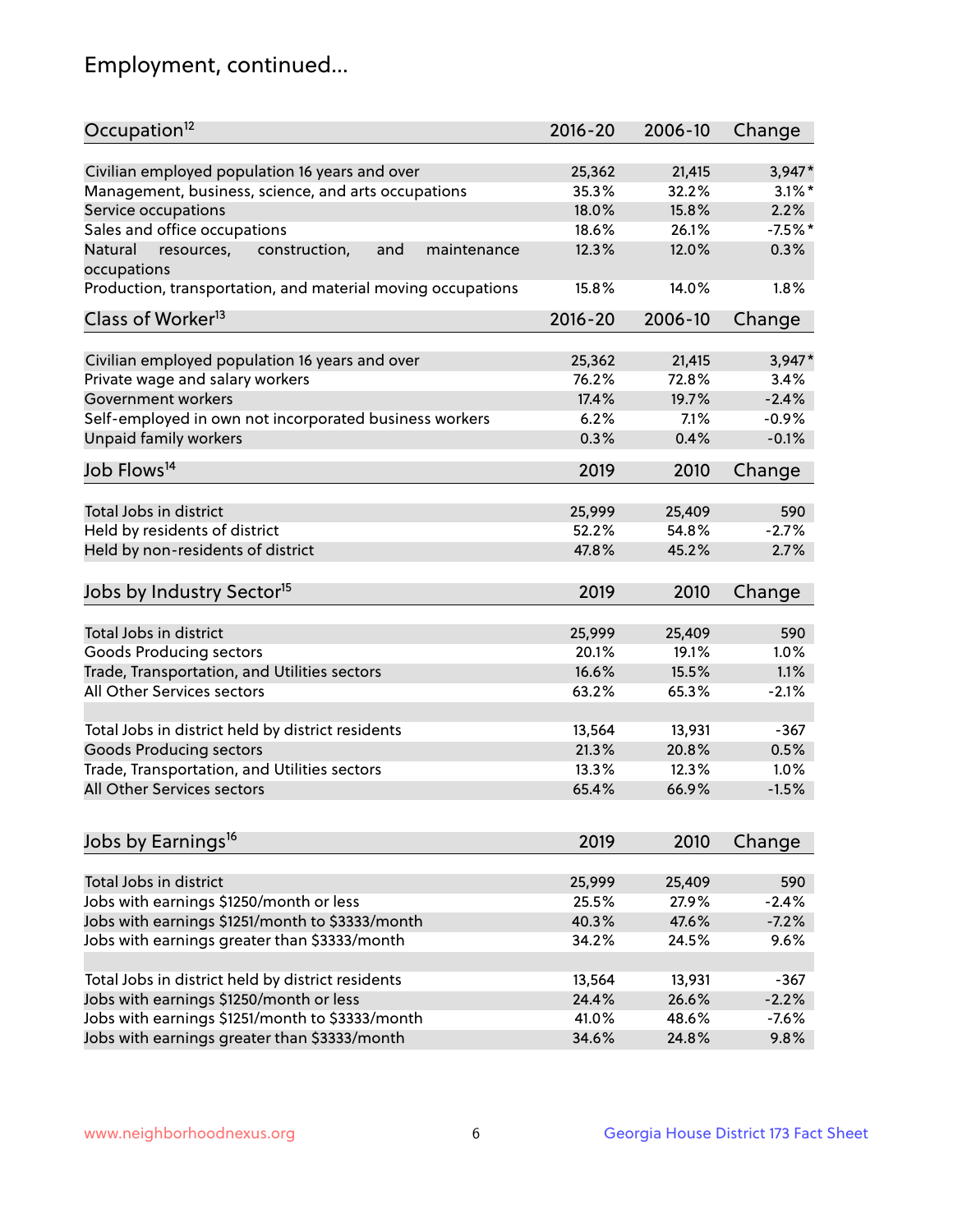## Employment, continued...

| Jobs by Age of Worker <sup>17</sup>               | 2019   | 2010   | Change  |
|---------------------------------------------------|--------|--------|---------|
|                                                   |        |        |         |
| Total Jobs in district                            | 25,999 | 25,409 | 590     |
| Jobs with workers age 29 or younger               | 22.2%  | 21.8%  | 0.4%    |
| Jobs with workers age 30 to 54                    | 53.9%  | 59.1%  | $-5.2%$ |
| Jobs with workers age 55 or older                 | 23.9%  | 19.1%  | 4.8%    |
|                                                   |        |        |         |
| Total Jobs in district held by district residents | 13,564 | 13,931 | -367    |
| Jobs with workers age 29 or younger               | 21.1%  | 19.7%  | 1.5%    |
| Jobs with workers age 30 to 54                    | 54.0%  | 60.6%  | $-6.5%$ |
| Jobs with workers age 55 or older                 | 24.8%  | 19.8%  | 5.0%    |
|                                                   |        |        |         |

#### Education

| School Enrollment <sup>18</sup>                | $2016 - 20$ | 2006-10 | Change     |
|------------------------------------------------|-------------|---------|------------|
|                                                |             |         |            |
| Population 3 years and over enrolled in school | 14,698      | 14,279  | 419        |
| Nursery school, preschool                      | 6.2%        | $7.8\%$ | $-1.6%$    |
| Kindergarten                                   | 4.0%        | 7.0%    | $-3.0\%$ * |
| Elementary school (grades 1-8)                 | 46.1%       | 47.2%   | $-1.2%$    |
| High school (grades 9-12)                      | 22.2%       | 21.9%   | 0.3%       |
| College or graduate school                     | 21.6%       | 16.2%   | $5.4\%$ *  |
| Educational Attainment <sup>19</sup>           | $2016 - 20$ | 2006-10 | Change     |
|                                                |             |         |            |
| Population 25 years and over                   | 38,650      | 37,167  | 1,483      |
| Less than 9th grade                            | 5.6%        | 6.3%    | $-0.6%$    |
| 9th to 12th grade, no diploma                  | 9.6%        | 14.0%   | $-4.4\%$ * |
| High school graduate (includes equivalency)    | 32.7%       | 38.1%   | $-5.4\%$ * |
| Some college, no degree                        | 20.0%       | 17.8%   | $2.2\%$ *  |
| Associate's degree                             | 9.7%        | 6.3%    | $3.4\%$ *  |
| Bachelor's degree                              | 12.9%       | 10.7%   | $2.2\%$ *  |
| Graduate or professional degree                | 9.4%        | 6.9%    | $2.6\%$ *  |
|                                                |             |         |            |
| Percent high school graduate or higher         | 84.8%       | 79.7%   | $5.0\%$ *  |
| Percent bachelor's degree or higher            | 22.3%       | 17.5%   | $4.8\%$ *  |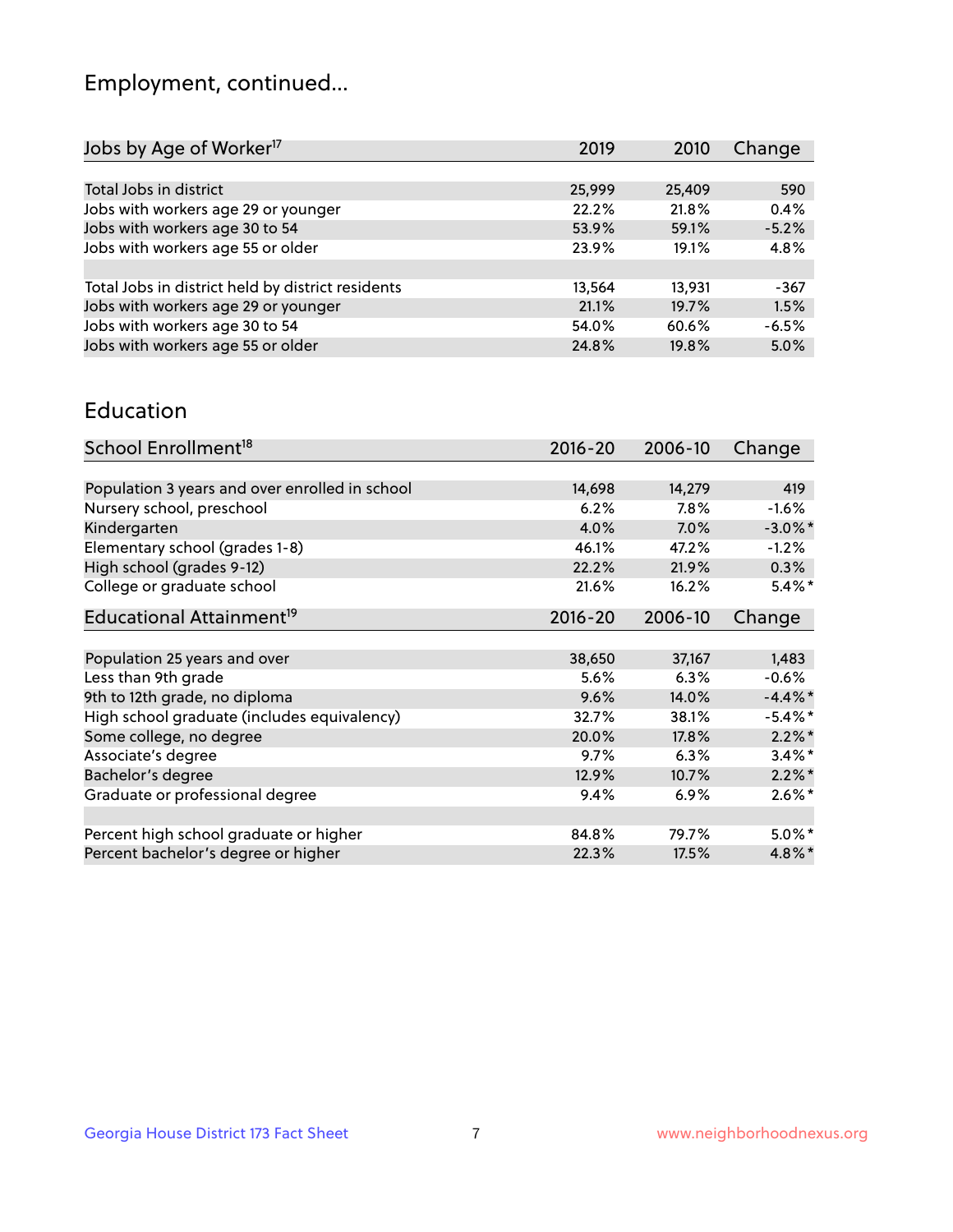## Housing

| Households by Type <sup>20</sup>                     | 2016-20       | 2006-10       | Change             |
|------------------------------------------------------|---------------|---------------|--------------------|
|                                                      |               |               |                    |
| <b>Total households</b>                              | 22,165        | 22,155        | 10                 |
| Family households (families)                         | 69.1%         | 66.6%         | 2.4%               |
| With own children under 18 years                     | 28.7%         | 28.3%         | 0.4%               |
| Married-couple family                                | 45.7%         | 43.5%         | 2.2%               |
| With own children of the householder under 18 years  | 14.9%         | 15.8%         | $-0.9%$            |
| Male householder, no wife present, family            | 5.3%          | 4.9%          | 0.3%               |
| With own children of the householder under 18 years  | 2.9%          | 2.4%          | 0.5%               |
| Female householder, no husband present, family       | 18.1%         | 18.2%         | $-0.1%$            |
| With own children of the householder under 18 years  | 10.9%         | 10.1%         | 0.8%               |
| Nonfamily households                                 | 30.9%         | 33.4%         | $-2.4%$            |
| Householder living alone                             | 26.1%         | 29.5%         | $-3.4\%$ *         |
| 65 years and over                                    | 11.3%         | 11.2%         | 0.2%               |
| Households with one or more people under 18 years    | 33.6%         | 34.7%         | $-1.2%$            |
| Households with one or more people 65 years and over | 31.7%         | 26.2%         | $5.5%$ *           |
|                                                      |               |               |                    |
| Average household size                               | 2.53          | 2.52          | 0.01               |
| Average family size                                  | 3.03          | 3.11          | $-0.08$            |
|                                                      |               |               |                    |
| Housing Occupancy <sup>21</sup>                      | 2016-20       | 2006-10       | Change             |
| Total housing units                                  | 25,944        | 25,005        | 938*               |
| Occupied housing units                               | 85.4%         | 88.6%         | $-3.2\%$ *         |
| Vacant housing units                                 | 14.6%         | 11.4%         | $3.2\%$ *          |
|                                                      |               |               |                    |
| Homeowner vacancy rate                               | 2.4           | 2.2           | 0.1                |
| Rental vacancy rate                                  | 3.6           | 5.0           | $-1.4$             |
|                                                      |               |               |                    |
| Units in Structure <sup>22</sup>                     | $2016 - 20$   | 2006-10       | Change             |
|                                                      |               |               |                    |
|                                                      |               |               |                    |
| Total housing units                                  | 25,944        | 25,005        | 938*               |
| 1-unit, detached                                     | 66.1%         | 65.6%         | 0.6%               |
| 1-unit, attached                                     | 1.7%          | 1.7%          | 0.1%               |
| 2 units                                              | 2.0%          | 2.2%          | $-0.2%$            |
| 3 or 4 units                                         | 4.1%          | 3.0%          | 1.1%               |
| 5 to 9 units                                         | 4.4%          | 4.1%          | 0.3%               |
| 10 to 19 units                                       | 1.5%          | 0.9%          | 0.6%               |
| 20 or more units                                     | 1.0%          | 1.0%          | 0.0%               |
| Mobile home<br>Boat, RV, van, etc.                   | 18.9%<br>0.3% | 21.6%<br>0.0% | $-2.7\%$ *<br>0.3% |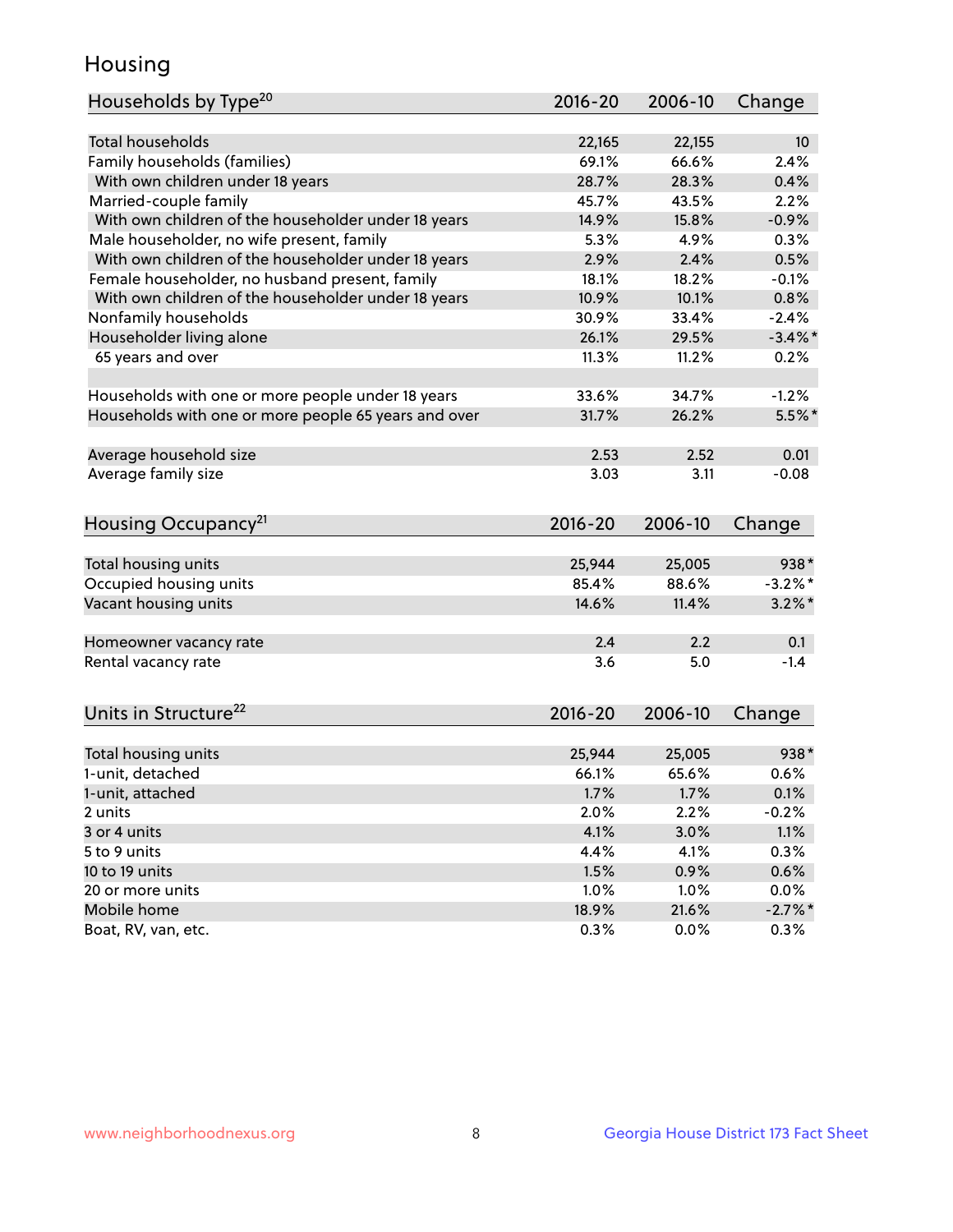## Housing, Continued...

| Year Structure Built <sup>23</sup>             | 2016-20         | 2006-10         | Change            |
|------------------------------------------------|-----------------|-----------------|-------------------|
| Total housing units                            | 25,944          | 25,005          | 938*              |
| Built 2014 or later                            | 3.4%            | (X)             | (X)               |
| Built 2010 to 2013                             | 4.0%            | (X)             | (X)               |
| Built 2000 to 2009                             | 16.3%           | 14.3%           | 2.0%              |
| Built 1990 to 1999                             | 20.1%           | 20.4%           | $-0.3%$           |
| Built 1980 to 1989                             | 12.6%           | 15.6%           | $-3.0\%$ *        |
| Built 1970 to 1979                             | 12.8%           | 14.9%           | $-2.1%$           |
| Built 1960 to 1969                             | 11.6%           | 11.1%           | 0.6%              |
| Built 1950 to 1959                             | 8.2%            | 8.9%            | $-0.7%$           |
| Built 1940 to 1949                             | 2.9%            | 4.0%            | $-1.2%$           |
|                                                |                 |                 |                   |
| Built 1939 or earlier                          | 8.1%            | 10.7%           | $-2.6\%$ *        |
| Housing Tenure <sup>24</sup>                   | $2016 - 20$     | 2006-10         | Change            |
| Occupied housing units                         | 22,165          | 22,155          | 10                |
| Owner-occupied                                 | 60.9%           | 61.2%           | $-0.2%$           |
| Renter-occupied                                | 39.1%           | 38.8%           | 0.2%              |
| Average household size of owner-occupied unit  | 2.52            | 2.50            | 0.01              |
| Average household size of renter-occupied unit | 2.55            | 2.54            | 0.01              |
| Residence 1 Year Ago <sup>25</sup>             | $2016 - 20$     | 2006-10         | Change            |
|                                                |                 |                 |                   |
| Population 1 year and over<br>Same house       | 56,130<br>83.4% | 55,933<br>86.7% | 197<br>$-3.3\%$ * |
|                                                |                 |                 |                   |
| Different house in the U.S.                    | 16.6%           | 13.0%           | $3.5\%$ *         |
| Same county                                    | 8.1%            | 7.3%            | 0.9%              |
| Different county                               | 8.4%            | 5.7%            | $2.7\%$ *         |
| Same state                                     | 4.9%            | 3.7%            | 1.2%              |
| Different state                                | 3.5%            | 2.0%            | $1.5\%$ *         |
| Abroad                                         | 0.1%            | 0.3%            | $-0.2%$           |
| Value of Housing Unit <sup>26</sup>            | $2016 - 20$     | 2006-10         | Change            |
| Owner-occupied units                           | 13,509          | 13,557          | $-48$             |
| Less than \$50,000                             | 13.2%           | 17.7%           | $-4.5%$           |
| \$50,000 to \$99,999                           | 19.9%           | 25.3%           | $-5.4\%$ *        |
| \$100,000 to \$149,999                         | 18.2%           | 13.3%           | 4.9%*             |
| \$150,000 to \$199,999                         | 21.6%           | 17.9%           | $3.7\%$ *         |
| \$200,000 to \$299,999                         | 14.3%           | 13.2%           | 1.1%              |
| \$300,000 to \$499,999                         | 8.4%            | 8.5%            | $-0.1%$           |
| \$500,000 to \$999,999                         | 3.2%            | 3.0%            | 0.2%              |
| \$1,000,000 or more                            | 1.2%            | 1.1%            | 0.1%              |
| Median (dollars)                               | 146,090         | 125,163         | 20,927*           |
| Mortgage Status <sup>27</sup>                  | $2016 - 20$     | 2006-10         | Change            |
| Owner-occupied units                           | 13,509          | 13,557          | $-48$             |
| Housing units with a mortgage                  | 55.4%           | 58.4%           | $-3.0%$           |
| Housing units without a mortgage               | 44.6%           | 41.6%           | 3.0%              |
|                                                |                 |                 |                   |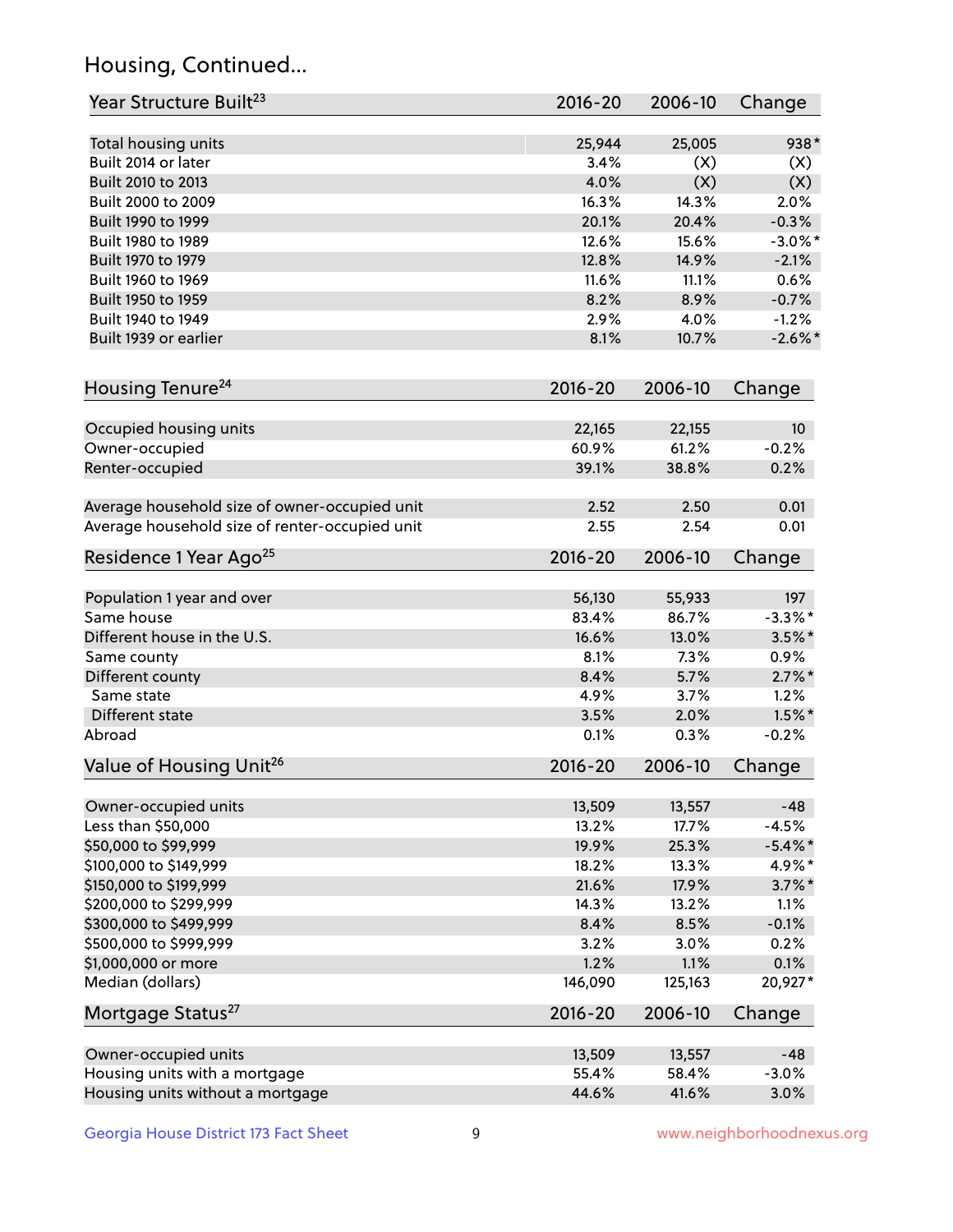## Housing, Continued...

| Selected Monthly Owner Costs <sup>28</sup>                                            | 2016-20     | 2006-10 | Change      |
|---------------------------------------------------------------------------------------|-------------|---------|-------------|
| Housing units with a mortgage                                                         | 7,489       | 7,924   | $-435$      |
| Less than \$300                                                                       | 0.0%        | 0.0%    | 0.0%        |
| \$300 to \$499                                                                        | 0.7%        | 3.0%    | $-2.2%$     |
| \$500 to \$999                                                                        | 30.8%       | 44.2%   | $-13.4\%$ * |
| \$1,000 to \$1,499                                                                    | 33.4%       | 24.7%   | 8.7%*       |
| \$1,500 to \$1,999                                                                    | 20.8%       | 17.1%   | 3.7%        |
| \$2,000 to \$2,999                                                                    | 10.1%       | 7.1%    | 3.0%        |
| \$3,000 or more                                                                       | 4.1%        | 3.8%    | 0.3%        |
| Median (dollars)                                                                      | 1,256       | 1,049   | 207*        |
| Housing units without a mortgage                                                      | 6,020       | 5,633   | 387         |
| Less than \$150                                                                       | 0.9%        | 4.3%    | $-3.4%$     |
| \$150 to \$249                                                                        | 7.6%        | 19.3%   | $-11.7\%$ * |
| \$250 to \$349                                                                        | 17.9%       | 25.3%   | $-7.4%$ *   |
| \$350 to \$499                                                                        | 31.0%       | 27.9%   | 3.1%        |
| \$500 to \$699                                                                        | 26.4%       | 15.0%   | $11.4\%$ *  |
| \$700 or more                                                                         | 16.2%       | 8.2%    | $8.0\%$ *   |
| Median (dollars)                                                                      | 463         | 355     | $107*$      |
| Selected Monthly Owner Costs as a Percentage of<br>Household Income <sup>29</sup>     | $2016 - 20$ | 2006-10 | Change      |
| Housing units with a mortgage (excluding units where<br>SMOCAPI cannot be computed)   | 7,464       | 7,836   | $-371$      |
| Less than 20.0 percent                                                                | 51.6%       | 36.9%   | 14.7%*      |
| 20.0 to 24.9 percent                                                                  | 15.0%       | 17.2%   | $-2.2%$     |
| 25.0 to 29.9 percent                                                                  | 9.5%        | 10.7%   | $-1.2%$     |
| 30.0 to 34.9 percent                                                                  | 4.6%        | 8.2%    | $-3.6%$     |
| 35.0 percent or more                                                                  | 19.3%       | 27.0%   | $-7.8\%$ *  |
| Not computed                                                                          | 24          | 88      | $-64$       |
| Housing unit without a mortgage (excluding units where<br>SMOCAPI cannot be computed) | 5,976       | 5,551   | 425         |
| Less than 10.0 percent                                                                | 39.1%       | 38.3%   | 0.8%        |
| 10.0 to 14.9 percent                                                                  | 17.0%       | 18.7%   | $-1.7%$     |
| 15.0 to 19.9 percent                                                                  | 11.9%       | 11.7%   | 0.2%        |
| 20.0 to 24.9 percent                                                                  | 7.9%        | 5.6%    | 2.3%        |
| 25.0 to 29.9 percent                                                                  | 10.0%       | 8.6%    | 1.4%        |
| 30.0 to 34.9 percent                                                                  | 3.0%        | 4.4%    | $-1.5%$     |
| 35.0 percent or more                                                                  | 11.1%       | 12.7%   | $-1.5%$     |
| Not computed                                                                          | 45          | 82      | $-37$       |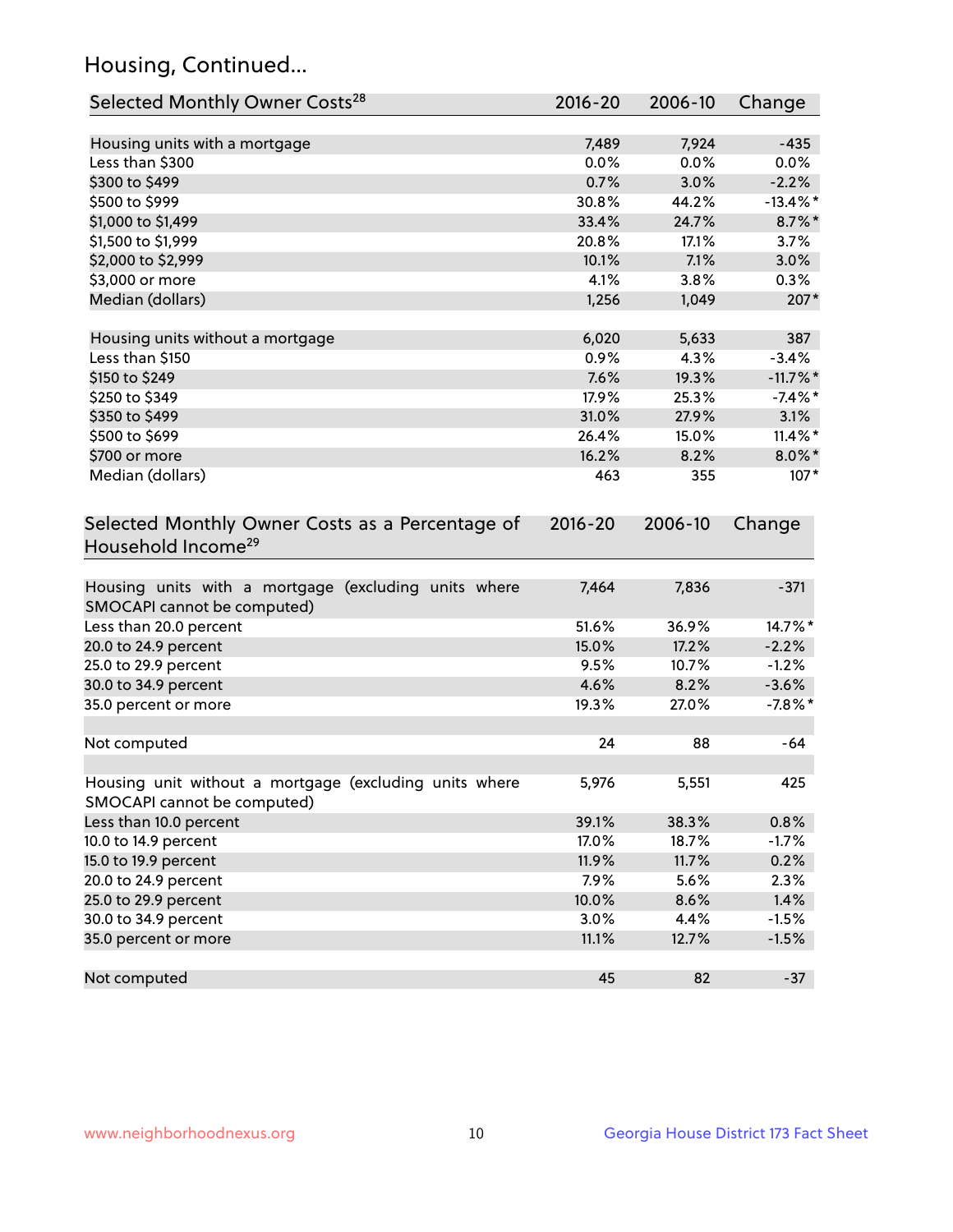## Housing, Continued...

| Gross Rent <sup>30</sup>                                                       | 2016-20     | 2006-10 | Change      |
|--------------------------------------------------------------------------------|-------------|---------|-------------|
|                                                                                |             |         |             |
| Occupied units paying rent                                                     | 7,777       | 6,898   | 880*        |
| Less than \$200                                                                | $0.9\%$     | 4.7%    | $-3.8%$     |
| \$200 to \$499                                                                 | 13.0%       | 22.5%   | $-9.5%$     |
| \$500 to \$749                                                                 | 21.5%       | 39.1%   | $-17.6\%$ * |
| \$750 to \$999                                                                 | 36.2%       | 22.8%   | 13.4%*      |
| \$1,000 to \$1,499                                                             | 26.1%       | 9.8%    | $16.4\%$ *  |
| \$1,500 to \$1,999                                                             | 2.0%        | 0.8%    | $1.1\%$     |
| \$2,000 or more                                                                | $0.3\%$     | 0.2%    | $0.1\%$     |
| Median (dollars)                                                               | 831         | 639     | $192*$      |
|                                                                                |             |         |             |
| No rent paid                                                                   | 879         | 1,700   | $-822*$     |
|                                                                                |             |         |             |
| Gross Rent as a Percentage of Household Income <sup>31</sup>                   | $2016 - 20$ | 2006-10 | Change      |
|                                                                                |             |         |             |
| Occupied units paying rent (excluding units where GRAPI<br>cannot he computed) | 7,454       | 6,574   | 880         |

| cannot be computed)    |       |       |            |
|------------------------|-------|-------|------------|
| Less than 15.0 percent | 17.4% | 11.1% | 6.3%       |
| 15.0 to 19.9 percent   | 8.8%  | 13.5% | $-4.7\%$ * |
| 20.0 to 24.9 percent   | 14.3% | 9.7%  | 4.6%       |
| 25.0 to 29.9 percent   | 7.7%  | 10.4% | $-2.7%$    |
| 30.0 to 34.9 percent   | 8.4%  | 7.2%  | 1.2%       |
| 35.0 percent or more   | 43.3% | 48.1% | $-4.8%$    |
|                        |       |       |            |
| Not computed           | 1,202 | 2,024 | $-822*$    |

## Transportation

| Commuting to Work <sup>32</sup>           | 2016-20 | 2006-10 | Change     |
|-------------------------------------------|---------|---------|------------|
|                                           |         |         |            |
| Workers 16 years and over                 | 24,783  | 21,013  | $3,770*$   |
| Car, truck, or van - drove alone          | 79.3%   | 79.2%   | 0.1%       |
| Car, truck, or van - carpooled            | 15.7%   | 11.5%   | $4.2\%$ *  |
| Public transportation (excluding taxicab) | $0.1\%$ | 0.2%    | $-0.1%$    |
| Walked                                    | 1.0%    | 1.4%    | $-0.3%$    |
| Other means                               | $0.9\%$ | 5.1%    | $-4.3\%$ * |
| Worked at home                            | 3.0%    | 2.7%    | 0.3%       |
|                                           |         |         |            |
| Mean travel time to work (minutes)        | 20.5    | 21.1    | $-0.6*$    |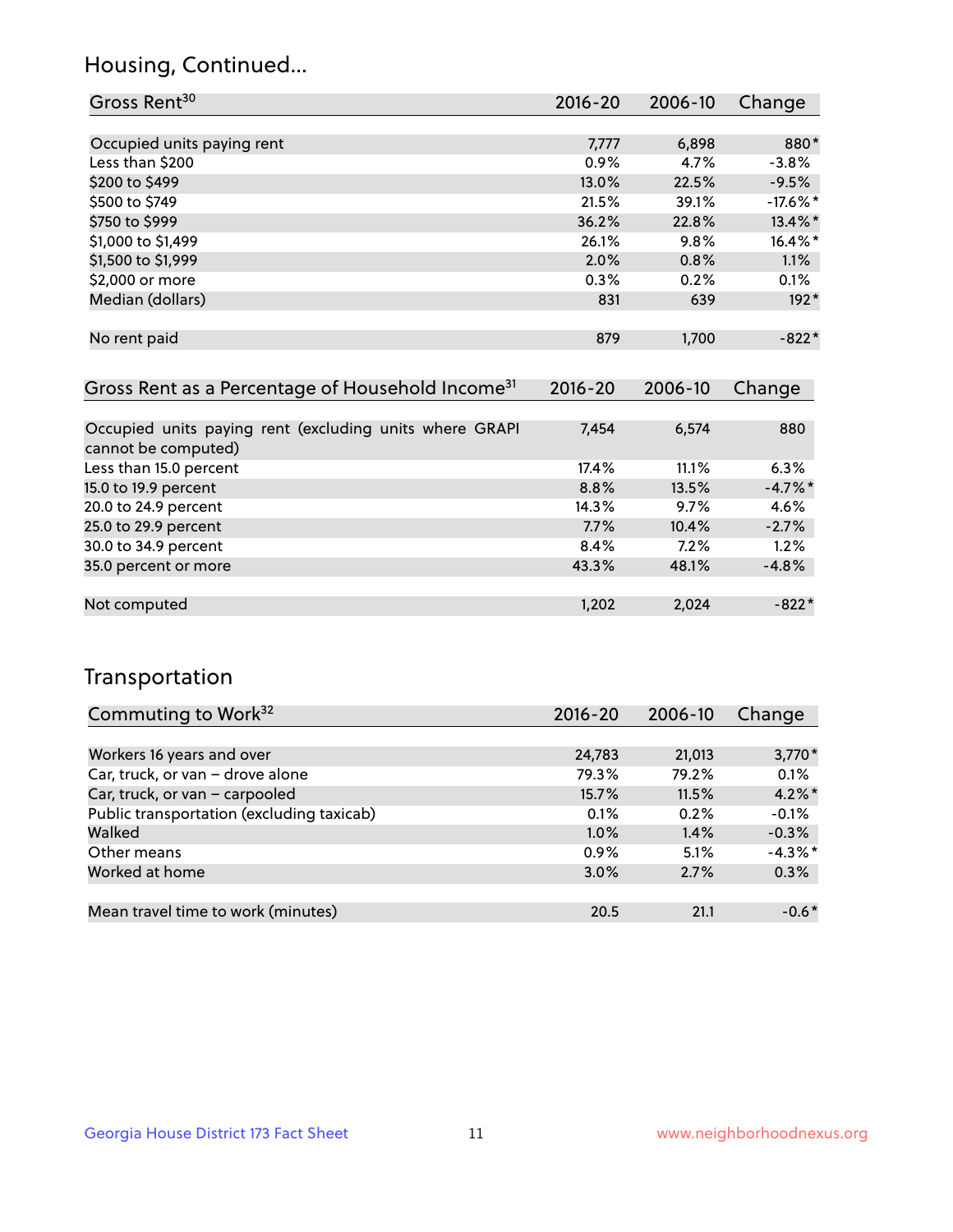## Transportation, Continued...

| Vehicles Available <sup>33</sup> | 2016-20 | 2006-10 | Change     |
|----------------------------------|---------|---------|------------|
|                                  |         |         |            |
| Occupied housing units           | 22,165  | 22,155  | 10         |
| No vehicles available            | 6.2%    | 8.7%    | $-2.5\%$ * |
| 1 vehicle available              | 35.3%   | 34.8%   | 0.5%       |
| 2 vehicles available             | 36.0%   | 37.0%   | $-1.0%$    |
| 3 or more vehicles available     | 22.5%   | 19.5%   | 3.0%       |
|                                  |         |         |            |

#### Health

| Health Insurance coverage <sup>34</sup>                 | 2016-20 |
|---------------------------------------------------------|---------|
|                                                         |         |
| Civilian Noninstitutionalized Population                | 56,156  |
| With health insurance coverage                          | 84.8%   |
| With private health insurance coverage                  | 57.0%   |
| With public health coverage                             | 40.0%   |
| No health insurance coverage                            | 15.2%   |
| Civilian Noninstitutionalized Population Under 19 years | 14,009  |
| No health insurance coverage                            | 10.8%   |
| Civilian Noninstitutionalized Population 19 to 64 years | 32,376  |
| In labor force:                                         | 24,304  |
| Employed:                                               | 23,072  |
| With health insurance coverage                          | 81.1%   |
| With private health insurance coverage                  | 76.2%   |
| With public coverage                                    | 6.4%    |
| No health insurance coverage                            | 18.9%   |
| Unemployed:                                             | 1,232   |
| With health insurance coverage                          | 34.0%   |
| With private health insurance coverage                  | 20.6%   |
| With public coverage                                    | 13.3%   |
| No health insurance coverage                            | 66.0%   |
| Not in labor force:                                     | 8,072   |
| With health insurance coverage                          | 77.4%   |
| With private health insurance coverage                  | 39.6%   |
| With public coverage                                    | 46.9%   |
| No health insurance coverage                            | 22.6%   |